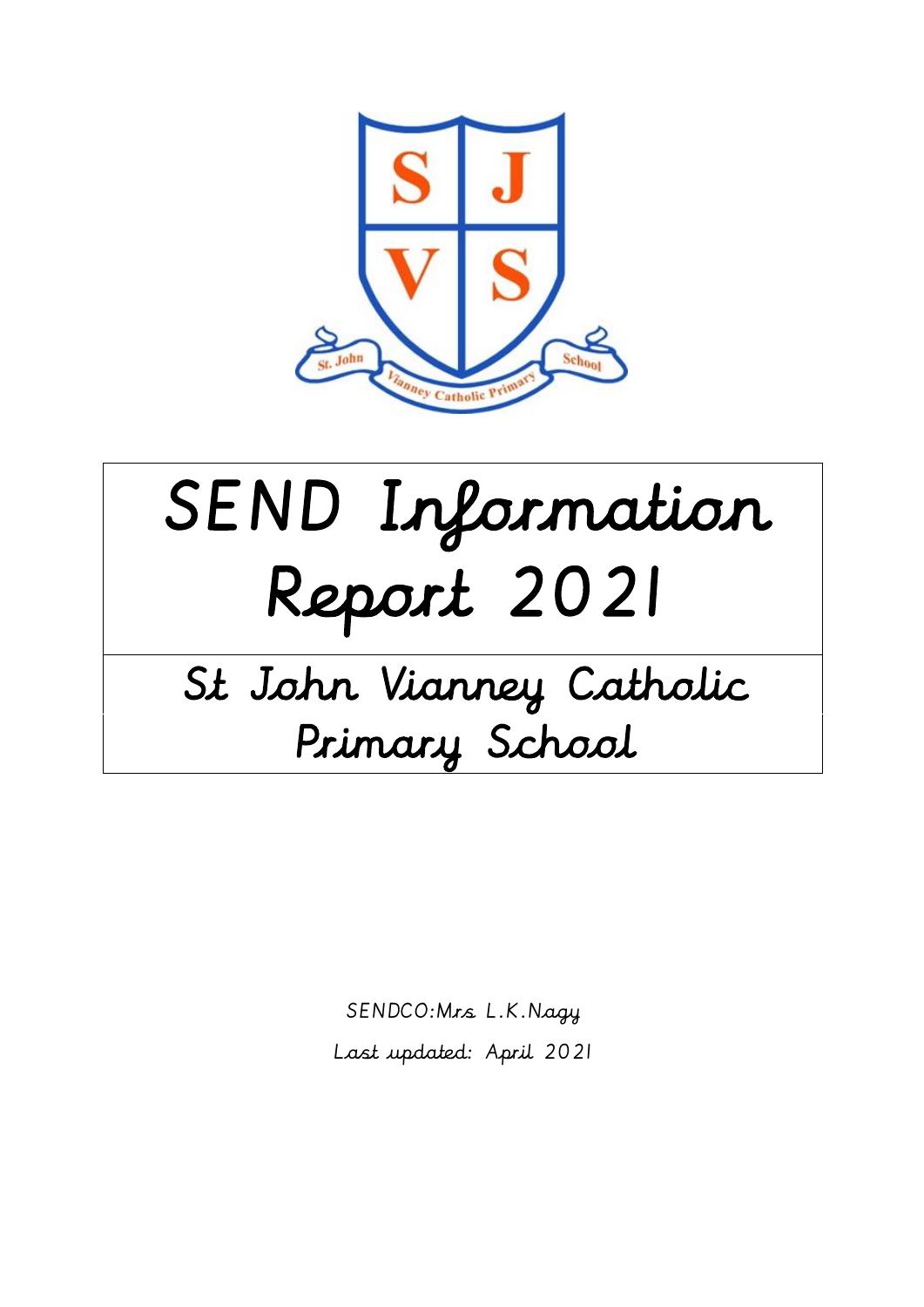# **Our vision and provision for SEND education at St John Vianney**

St John Vianney Catholic Primary School is a mainstream primary school which is committed to inclusion and ensuring that all our pupils can achieve their best possible outcomes. We take a person-centred planning approach and consider the holistic needs of pupils when making decisions regarding provision. Teaching and learning practice in classes and our wide range of high-quality interventions offer a very strong provision to all pupils who require additional support. Staff meet regularly to discuss the needs, progress and aspirations of all our pupils and we work closely with parents/carers to ensure our pupils can really achieve the best possible outcomes.



Underpinning ALL our provision in school is the graduated approach cycle of:

All teachers are responsible for every child in their care, including those with special educational needs and disabilities.

#### ASSESS:-

In Assessing a child/young person the school will carry out an analysis of the pupil's needs which draws on the teacher's assessments and experiences of the pupil, their previous progress and attainment. This is put in the context of the individual's development compared to the school's core approach to pupil's progress, attainment and behaviour and their peers and national data. The pupil's own views are sought as are those of external support services if involved. The school liaises fully with outside agencies who are conducting the assessments. Any concerns by parents are actively listened to and recorded. Assessments are reviewed every term in our school.

PLAN: - We recognise that we must formally notify parents if their child is being provided with SEN support despite prior involvement and communication. The teacher and Inclusion Manager agree in consultation with the parent and pupil the adjustments, interventions and support to be put in place as well as the expected impact on progress (outcomes), development or behaviour along with a clear date for review. We write SEND support plans which detail the child's needs and the strategies school will use to help them overcome any barriers to learning.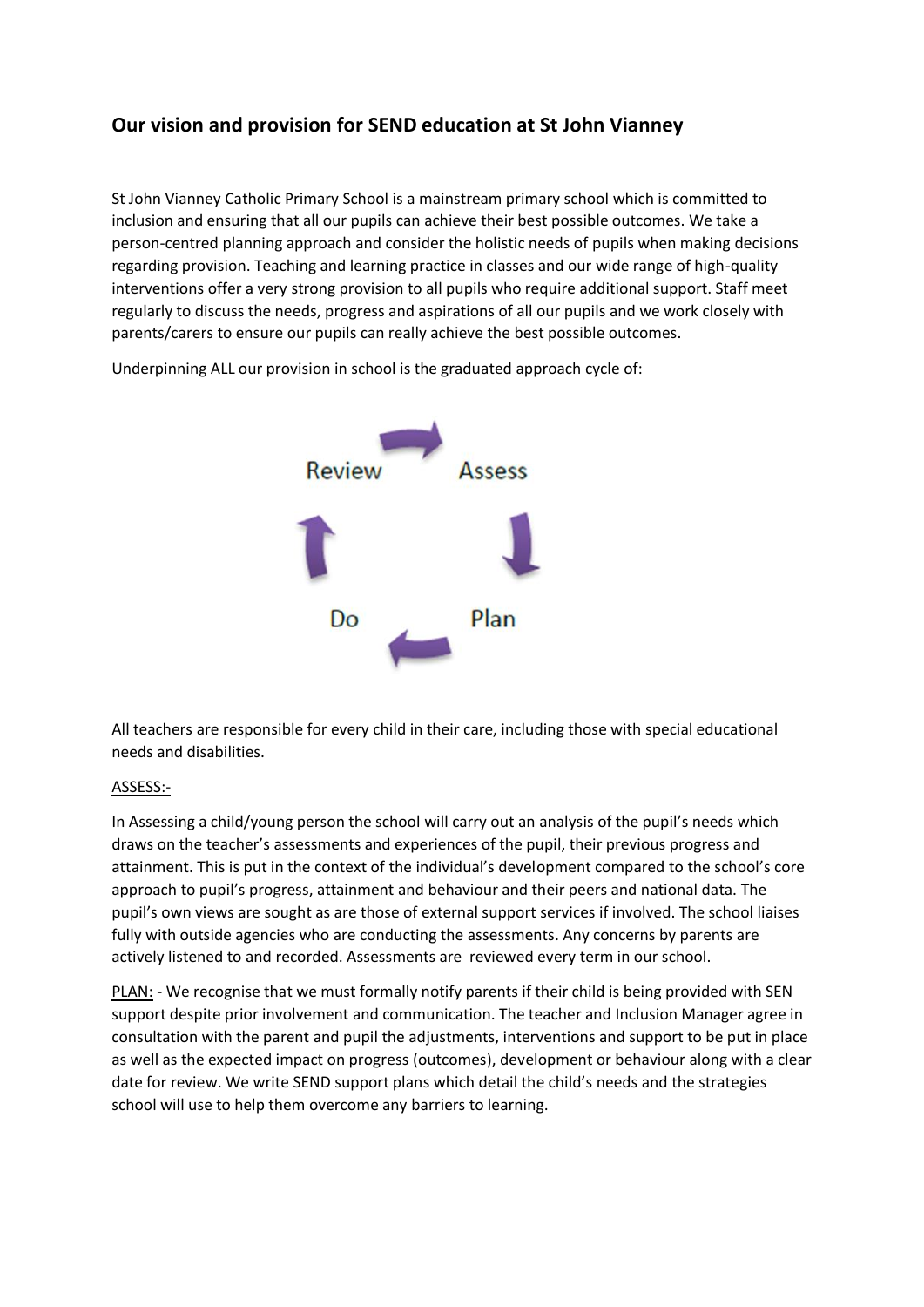DO: - The School's Special Educational Needs Co-ordinator (SENCO) and Pastoral Manager support the class teacher in problem solving and advising on the effective implementation of support and in further assessments. The teacher remains responsible for working with the child directly or for overseeing the delivery of interventions. They work closely with teaching assistants or specialist staff involved, to plan and assess the impact of support and how they can be linked to classroom teaching.

REVIEW: - Reviews are carried out on the agreed date. Some children have an EHC (Education, Health and Care Plan). These must be reviewed by the local authority in partnership with the school at least annually. These reviews are arranged at school and are part of the SENCO role. Our meetings are child-centred reviews which involve key adults supporting the pupil in school, family members and the child themselves where appropriate. Our meetings are designed to be open discussion forums where we can share ideas of what works for the child in different settings, what we appreciate about them and how we can help them to achieve the best outcomes. The views of parents and the child themselves are pivotal in planning next steps and it is through this partnership working that any supportive strategies will be most successful. In transition to another setting information to be passed on will be shared with parents and pupils

# **Our school's approach to supporting pupils with SEND**

#### Social and Mental Health Needs

We recognises that some children and young people may experience a wide range of social and emotional difficulties which manifest themselves in different ways.These behaviours may reflect underlying mental health difficulties such as anxiety or depression, self-harming, substance misuse, eating disorders or physical symptoms that are medically unexplained. Other children and young people may have disorders such as:

- Attention Deficit Disorder (ADD)
- Attention Deficit Hyperactive Disorder (ADHD)
- Attachment Disorder (AD)

It is also recognised by the school that children may display certain behaviours as a result of selfesteem or other issues such as neglect. The lockdowns of the past year may also have played a significant role in detrimentally affecting the emotional well-being , mental health and behaviour of a number of our pupils. Rapid assessment and intervention strategies are in place to support these children as a matter of urgency and the whole staff team is committed to ensuring that our pupils receive the right support in a timely and effective fashion. Staff are experienced in supporting children with a wide range of needs and take steps to ensure our pupils access an approach which is right for their needs. We have clear processes to support children and young people led by the Headteacher, SENCO and Safeguarding Lead and this is linked to our child protection and behaviour policies. These policies include detail on how the school manages effects of any disruptive behaviour so that it does not adversely affect other pupils. The school provides support for pupil's emotional, mental and social development in the following ways:

- Identification of a key adult to deliver pastoral support ;
- We have a trained Pastoral leader Mrs Clisby who delivers a range of therapeutic interventions;
- Offering Meet and Greet daily as an available support mechanism to all pupils;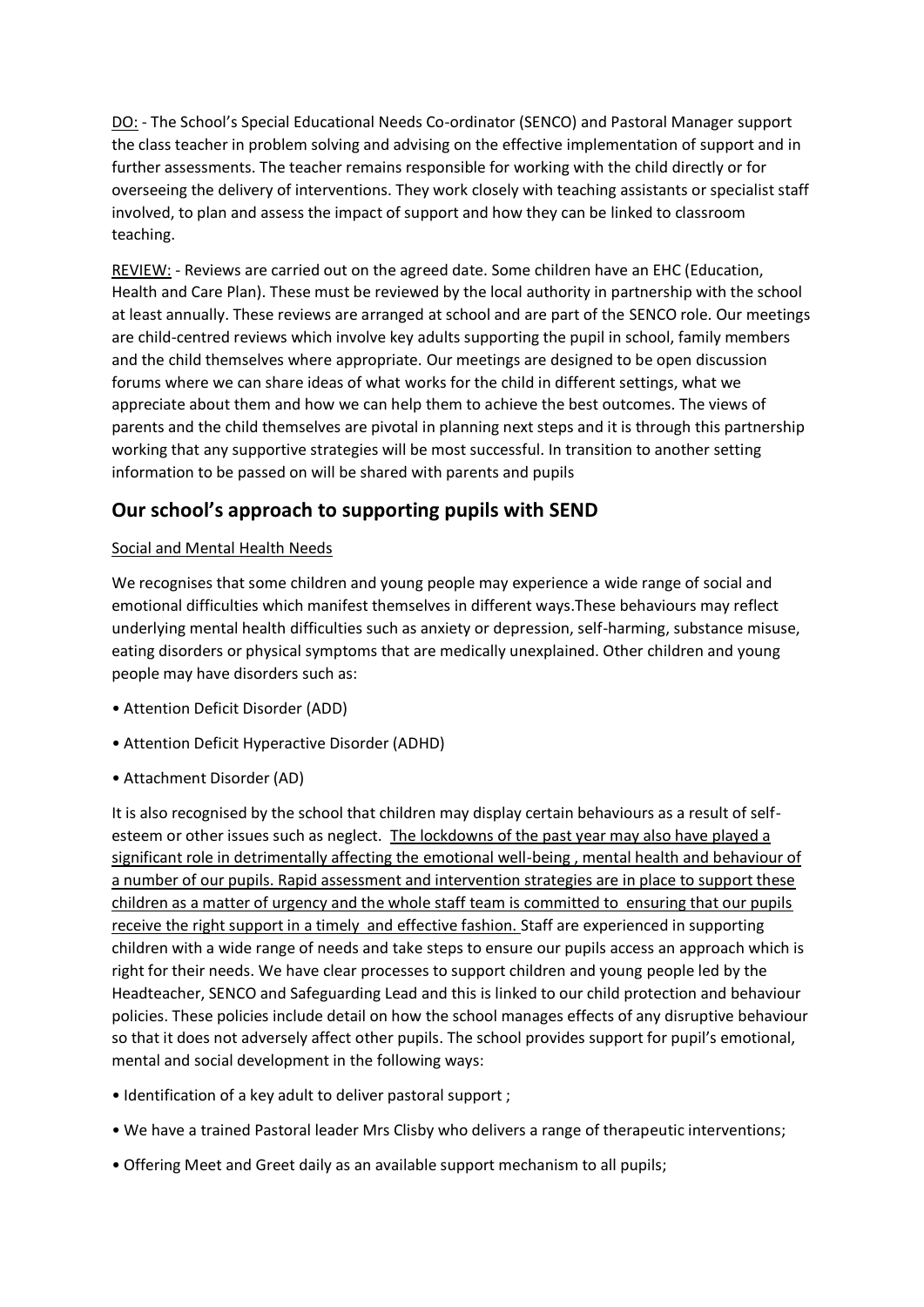• Offering various pastoral intervention programmes such as LEGO therapy, Worry Bus, Yoga and mindfulness, Keep Calm and Carry On plans (KC &Co)

• Teaching self-regulation skills through the implementation of the Zones of Regulation approach;

• Providing the Adventure Group to help foster positive relationships between children, parents and school

• At the highest level of need, we can refer pupils to the Behaviour Support Team (BIT) or the Child and Adolescent Mental Health Service (CAMHS) for highly specialist intervention and support;

- Helping to develop self-esteem and well-being through the curriculum
- Maintaining robust anti-bullying practices and ethos throughout school;
- Maintaining a consistent and positive behaviour management approach throughout school;
- Supporting parents and carers through the EHAT process

#### Communication and interaction

Starting in our foundation stage there is a strong emphasis on communication and interaction. We also work alongside speech and language therapists to deliver personalised programmes of support within the setting and have members of staff who are trained to support children with speech, language and communication difficulties. Children in this category may have difficulties on the Autistic Spectrum and our whole school approaches to social cognition and self-regulation support all children well in managing their interactions in the setting. All staff are trained in TEACCH approaches and are able to use the language that supports this approach with all children. Our support staff are trained to use strategies including visual cues, visual timetables, independent workstations, social stories and comic strip conversations with children with social communication difficulties. We have a Service Level Agreement with Language and Social Communication Service (LASC) which provides us with regular support from a specialist outreach teacher.

#### Cognition and Learning

For children who have learning difficulties, we offer a wide range of specialist intervention programmes tailored to individual need. We are committed to the Read Write Inc Programme and deliver this intensive and high-quality intervention to identified reception and year 1 pupils in addition to individual pupils throughout the school. For pupils with specific needs in maths we also deliver the intensive intervention. We have a service level agreement with the Literacy Support Service to assess and deliver dyslexia –friendly work programmes. For pupils who require an individualised approach to literacy and maths, school is able to implement precision teaching as an intervention as well as Beat Dyslexia and Toe-by-Toe. We advocate the use of multisensory teaching approaches and systemic learning opportunities in order to support the learning and engagement of pupils with different learning styles. We also use specific computer-based programs to enable further access to learning opportunities. Teaching staff and support staff work closely with the SENCO to ensure teaching practices and resources are appropriate for the needs of individual pupils. We liaise closely with outside agencies to implement their advice and plan further steps of support.

#### Sensory and/or physical needs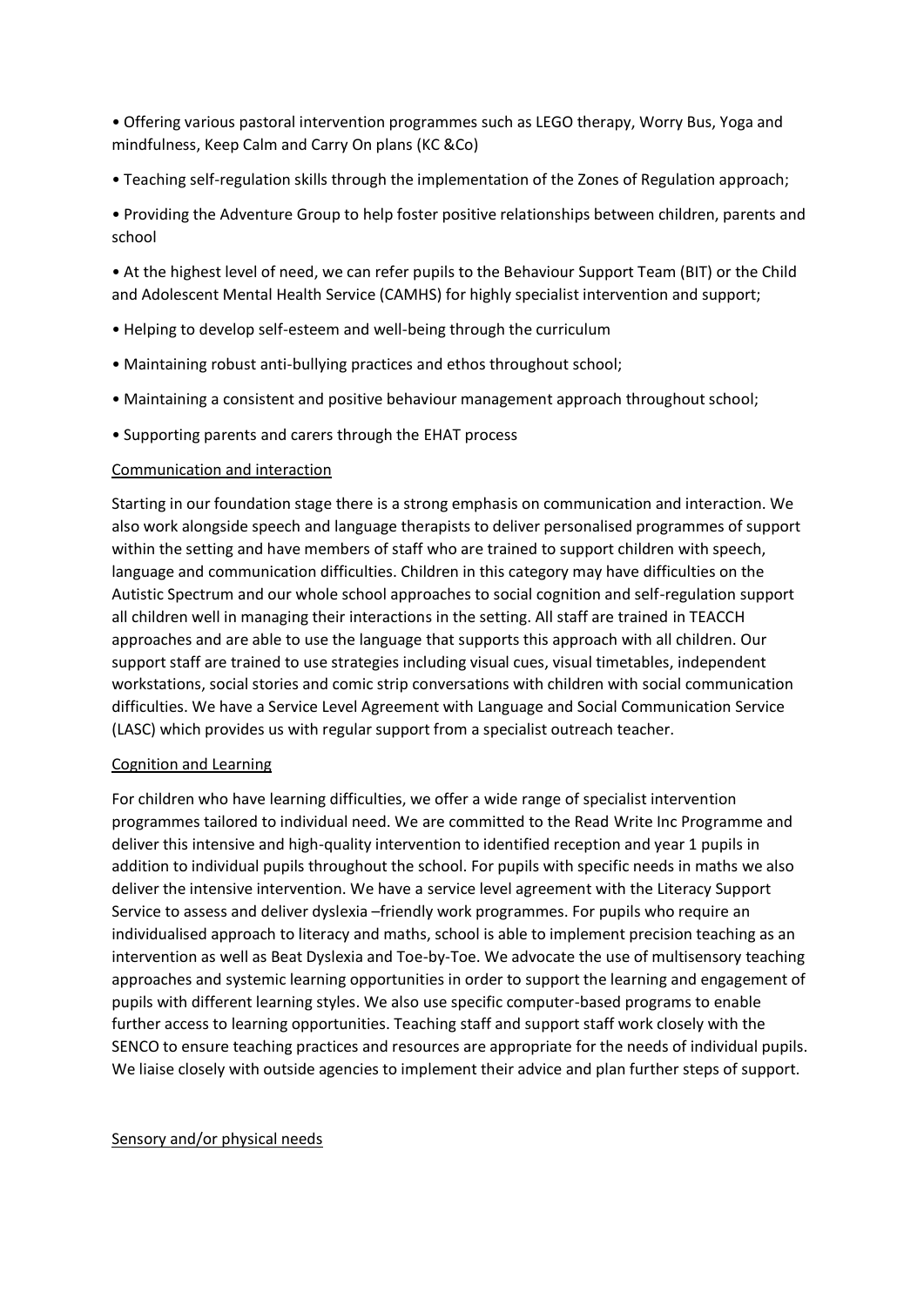We support children with a range of physical needs. These needs may be met through a health care plan, agreed in collaboration with health services. The SENCO works closely with staff and parents to plan provision and involve the necessary agencies to ensure that pupils with physical needs have full access to the curriculum. We are aware that some children are affected by sensory needs and take these into account when planning the classroom environment and when purchasing school resources. The SENCO can make referrals to a range of medical services following discussions with parents/carers and the allocated school nurse. These services may include Occupational Therapy, Physiotherapy, Community Paediatrics, Audiology and speech and language therapy**.**

# **Key Staff and Expertise**

| <b>Name of SENDCO</b> | <b>Email address</b>      | <b>Phone number</b>                                 |
|-----------------------|---------------------------|-----------------------------------------------------|
| Mrs L. Nagy           | lisa.nagy@sthelens.org.uk | 01744 678570                                        |
| Name of staff member  | Area of expertise         | Level of qualification (e.g. BA<br>(Hons), Masters) |
| Mrs L. Nagy           | <b>SENDCO</b>             | BA(Hons)/ QTS/ NASENCO                              |
| Mrs A. Friar          | Headteacher               | BA(HONS)/NPQH                                       |
| Mrs Michelle Clisby   | <b>Pastoral Leader</b>    | <b>HLTA</b>                                         |

# **Contact the SENDCO**

#### Securing and deploying expertise

Considerable thought, planning and preparation goes into utilising our support staff to ensure children achieve the best outcomes, this includes for them to gain independence and are prepared for adulthood from the earliest possible age. Our support staff have a high level of expertise in supporting pupils and delivering interventions. They are deployed throughout school to target cohorts of children with specific needs or individual pupils. Their targeted support is decided at termly progress meetings, during which a new provision map is formulated and support staff take part in the ongoing cycle of monitoring and planning. Some members of support staff are designated to targeted support roles with pupils with individual children ,which is arranged through high needs funding applications to St Helens Council for eligible pupils.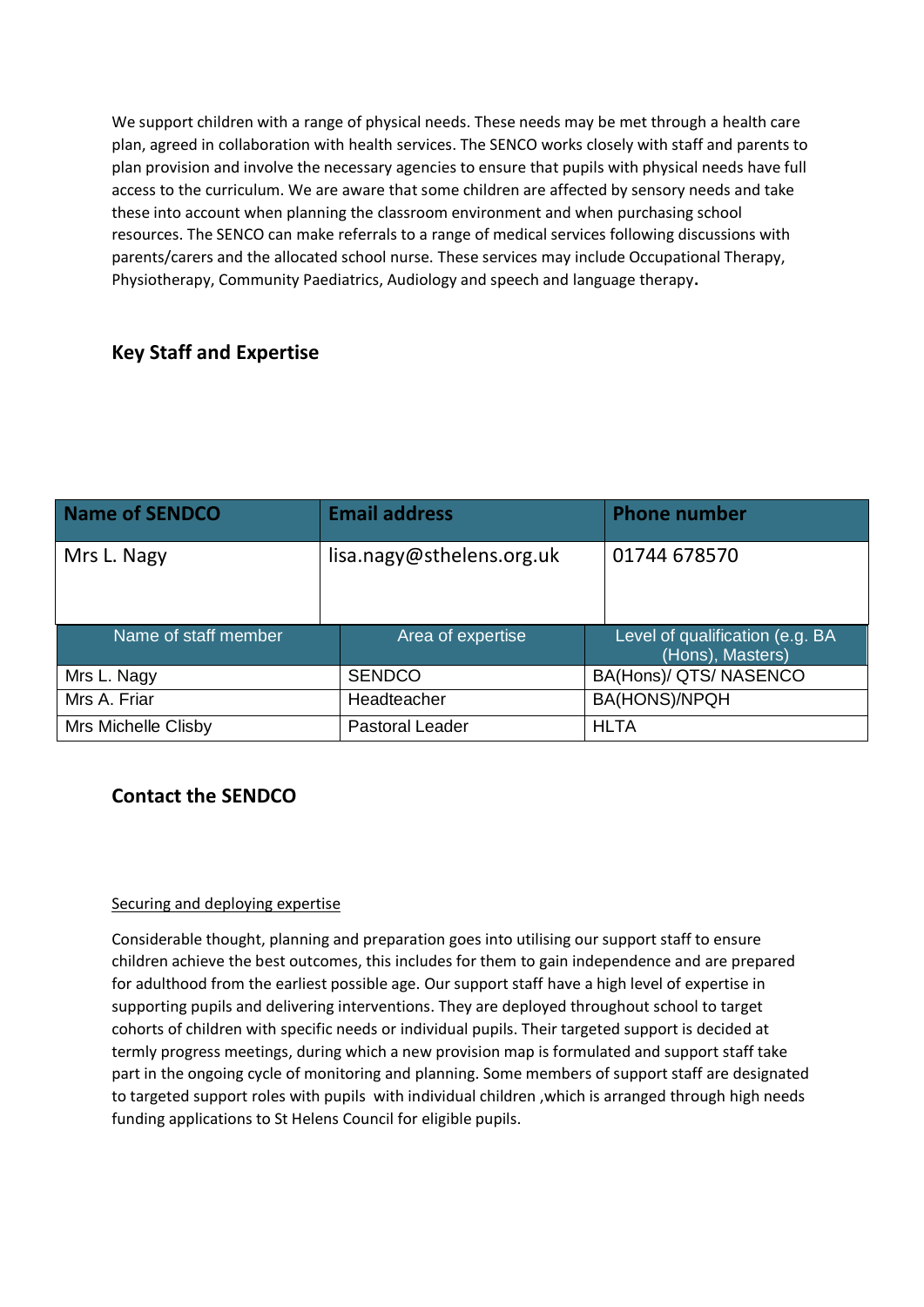# **Assessing barriers to learning for SEND Children**

In order for your child's successes and needs to be accurately identified, we carefully assess your child using a range of assessments. When your child enters our school, their current attainment is assessed to give us a 'baseline' from where your child will progress. We always communicate your child's attainment through parents' evenings and end of term reports or your child's teacher may call an additional meeting if they have an area to discuss.

Our school has many links with external agencies linked to the Local Authority or NHS e.g. Behaviour Improvement Team, Educational Psychology, Language and Social Communication, Speech therapy, Occupational Therapy, Child and Adolescent Mental Health. If the school SENCO believes it is necessary, parent would be asked for permission for children to be assessed by various agencies in order to diagnose a specific need and/or provide specialised resources for them. If more detailed assessments of SEND area required, some of the methods are:

Speech Therapy Assessments – which may focus on sound production, language understanding, or other relevant assessments to your child's needs.

Education Psychology Assessments – which may include memory, understanding, reasoning, logic, and general skills assessments.

Cognition and Learning Assessments – these may include observations and assessments.

On going school assessment - these assessments are comprehensive in all aspects of school life, with some additions for children with SEND. These may include reading, writing, maths, phonic and spelling assessments.

Social and Emotional Assessments – these may include observations and assessments.

Additional assessments relevant to your child's needs

Your child's school achievements may be assessed against the levels expected for children who are working on the National Curriculum (i.e. the same as the majority of other children in their year group), or they may be assessed against other measures for children who are not ready to work on National Curriculum Levels (i.e. the steps before the National Curriculum). We use an assessment software programme called OTrack to track each pupil's progress over time. We are introducing a new system for assessing incremental steps for SEND children called PIVOTS in the Summer Term 2021

**Consulting with pupils and parents**

.

We very much value the contribution that parents can make to their child's education. In order for parents to be fully involved in the life of the school, when they generally do not drop off or pick up their child from school, both school and home must work hard at this important aspect of school life.

You are always welcome to call in to see how your child is getting on, so long as you let us know that you are coming and make an appointment via our school office. We also expect parents to attend a child centred 'Annual Review' for all pupils with a 'Educational Health and Care Plan', to enable all of the staff who work with yourselves to discuss the placement each year. There are also two Parents' Evenings each year where the parents of children with SEND can discuss their child's learning and review and set outcomes.